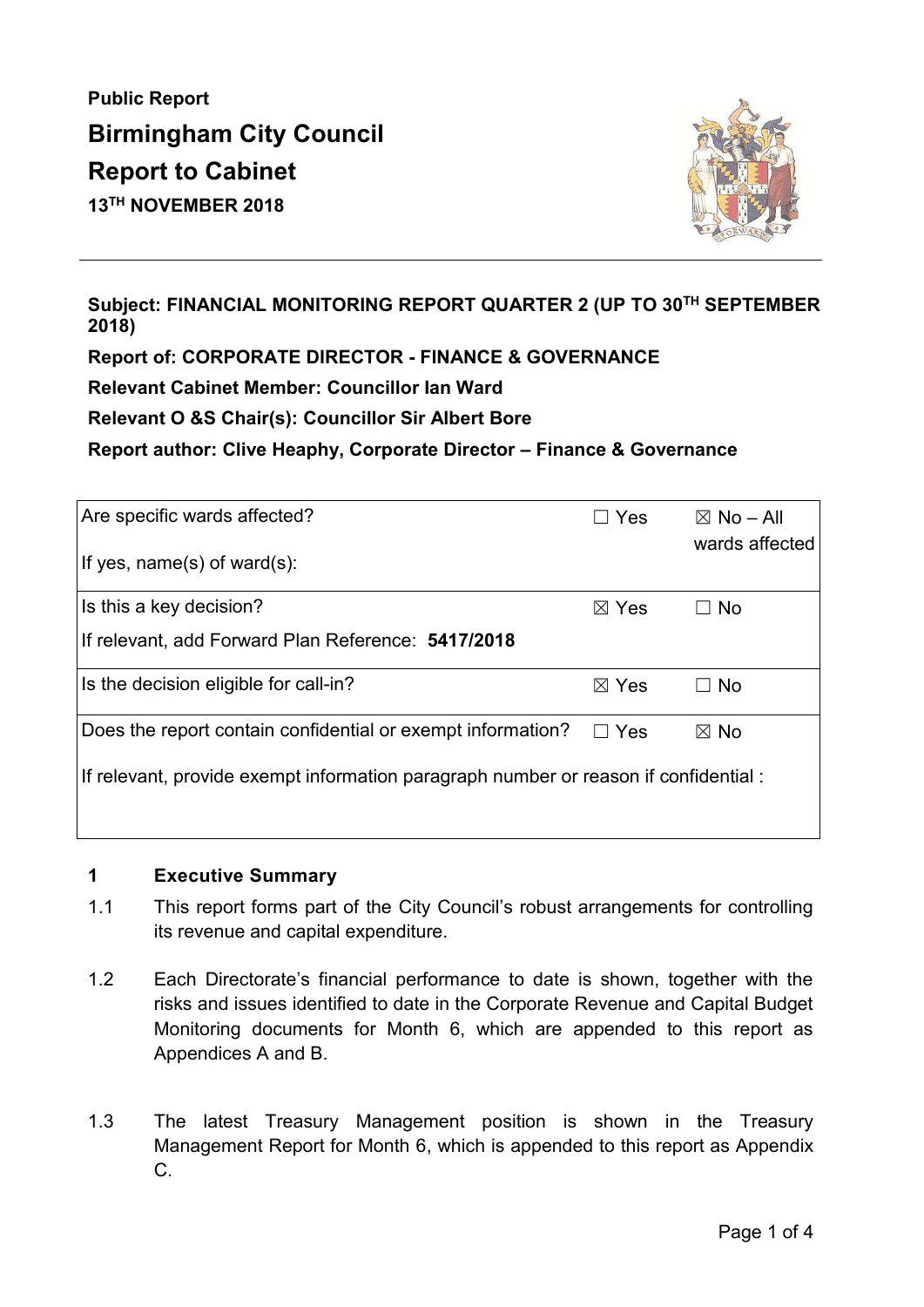### **2 Recommendations**

That the Cabinet:-

- 2.1 Notes the City Council's 2018/19 forecast revenue budget position and the gross pressures identified as at 30th September 2018.
- 2.2 Notes the latest monitoring position in respect of the City Council's savings programme and the present risks identified in its delivery.
- 2.3 Approves the proposed allocation of Specific Policy Contingency and General Policy Contingency related to the Apprenticeship Levy as proposed in paragraph 3.2 of Appendix A.
- 2.4 Approves the proposed uses of Earmarked Reserves as proposed in paragraphs 6.23 to 6.35 of Appendix A.
- 2.5 Approves the writing off of debts over £0.025m as summarised in Annex 6 of Appendix A.
- 2.6 Approves the revised 10 year capital programme of £3,377.6m.
- 2.7 Notes the forecast capital expenditure in 2018/19 of £453.2m.
- 2.8 Notes the Treasury Management report.

#### **3 Background**

- 3.1 At the meeting on 27th February 2018, the Council agreed a net revenue budget for 2018/19 of £855.2m to be met by government grants, council tax and business rates payers.
- 3.2 The base budget forecast variations in each Directorate are detailed in Section 2 and Annex 1 of the Corporate Revenue Budget Monitoring document attached as Appendix A. The position is summarised in tabular form in Annex 2 which incorporates the forecast year end pressures by Directorate.
- 3.3 Directorate risks relating to the Savings Programme and measures being undertaken to alleviate these are detailed in Section 2 and Annex 1 of Appendix A and the position is summarised in tabular form in Annex 3.
- 3.4 The meeting of the 27th February 2018 also agreed a 10 year capital programme of £2,726.3m.
- 3.5 As at 30th September 2018 the capital programme has increased by £651.3m to £3,377.6m. The major budget changes and forecast variations are detailed in Appendices B1 to B6.
- 3.6 The latest treasury position is shown in Appendix C. During the quarter, the Council repaid £60m of Lender's Option Borrower's Option loans (known as LOBO loans), and refinanced them with new loans from the Public Works Loans Board (PWLB), as set out in Appendix C3. The loans were repurchased at an advantageous rate compared with the cost of the PWLB borrowing. After taking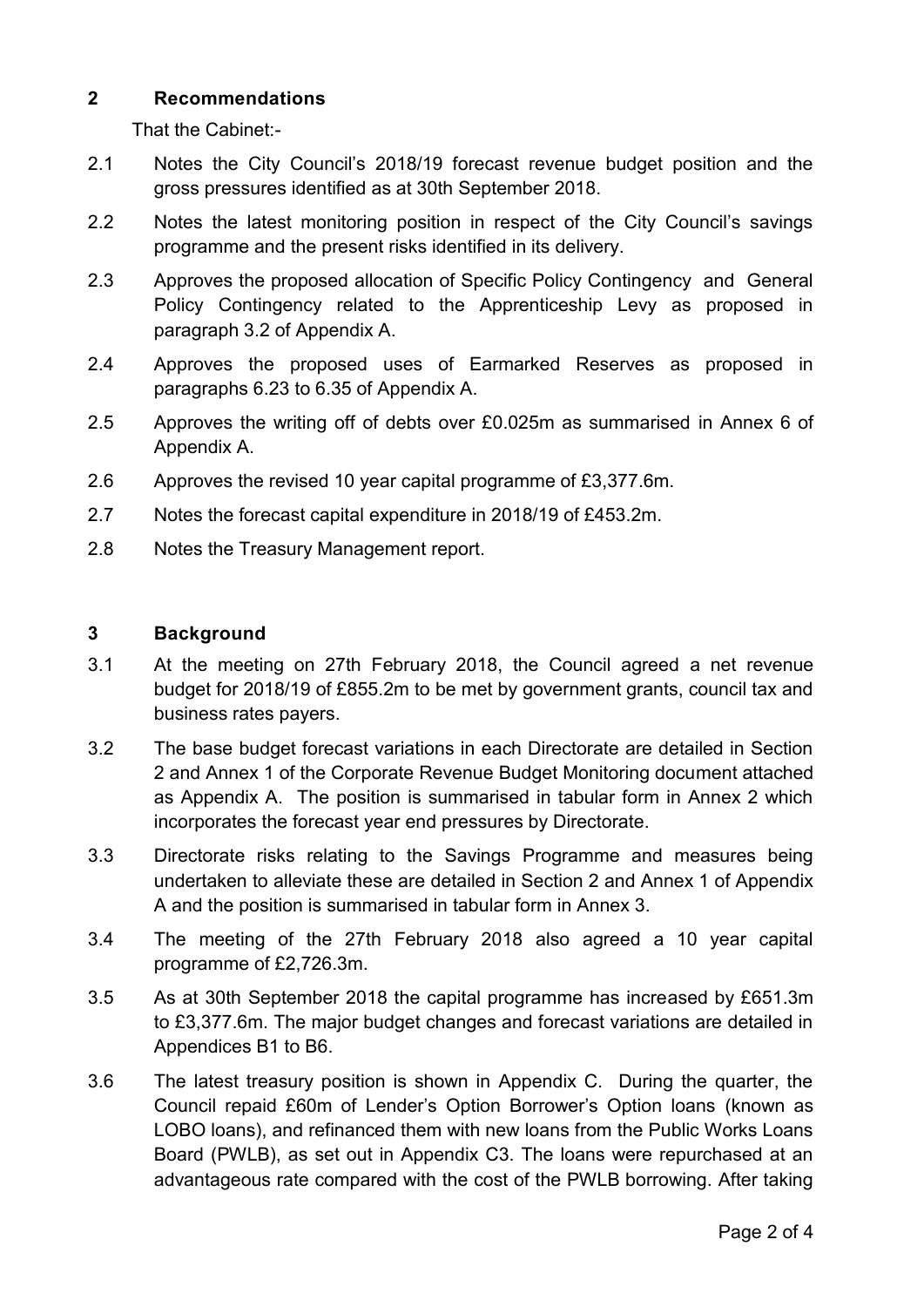account of the repurchase premium, significant savings arise in the longer term, and the Council's debt refinancing risks reduce due to the removal of the LOBO options. Advice was received from Arlingclose, the Council's treasury advisers.

## **4 Options considered and Recommended Proposal**

4.1 Corporate Directors, in striving to manage their budgets, have evaluated all the options available to them to maintain balance between service delivery and a balanced budget.

## **5 Consultation**

## 5.1 Internal

5.1.1 Cabinet Members, Corporate Directors, the City Solicitor, Human Resources and Assistant Directors of Finance have been consulted in the preparation of this report.

## 5.2 External

5.2.1 There are no additional issues beyond consultations carried out as part of the budget setting process for 2018/19.

## **6 Risk Management**

6.1 The monitoring of the Council's budget and the identification of actions to address issues arising, as set out in this report, are part of the Council's arrangements for the management of financial issues.

## **7 Compliance Issues:**

# **7.1 How are the recommended decisions consistent with the City Council's priorities, plans and strategies?**

7.1.1 The budget is integrated with the Council Financial Plan, and resource allocation is directed towards policy priorities.

## **7.2 Legal Implications**

7.2.1 Section 151 of the 1972 Local Government Act requires the Corporate Director – Finance & Governance (as the responsible officer) to ensure the proper administration of the City Council's financial affairs. Budget control, which includes the regular monitoring of and reporting on budgets, is an essential requirement placed on Directorates and members of the Corporate Management Team by the City Council in discharging the statutory responsibility. This report meets the City Council's requirements on budgetary control for the specified area of the City Council's Directorate activities.